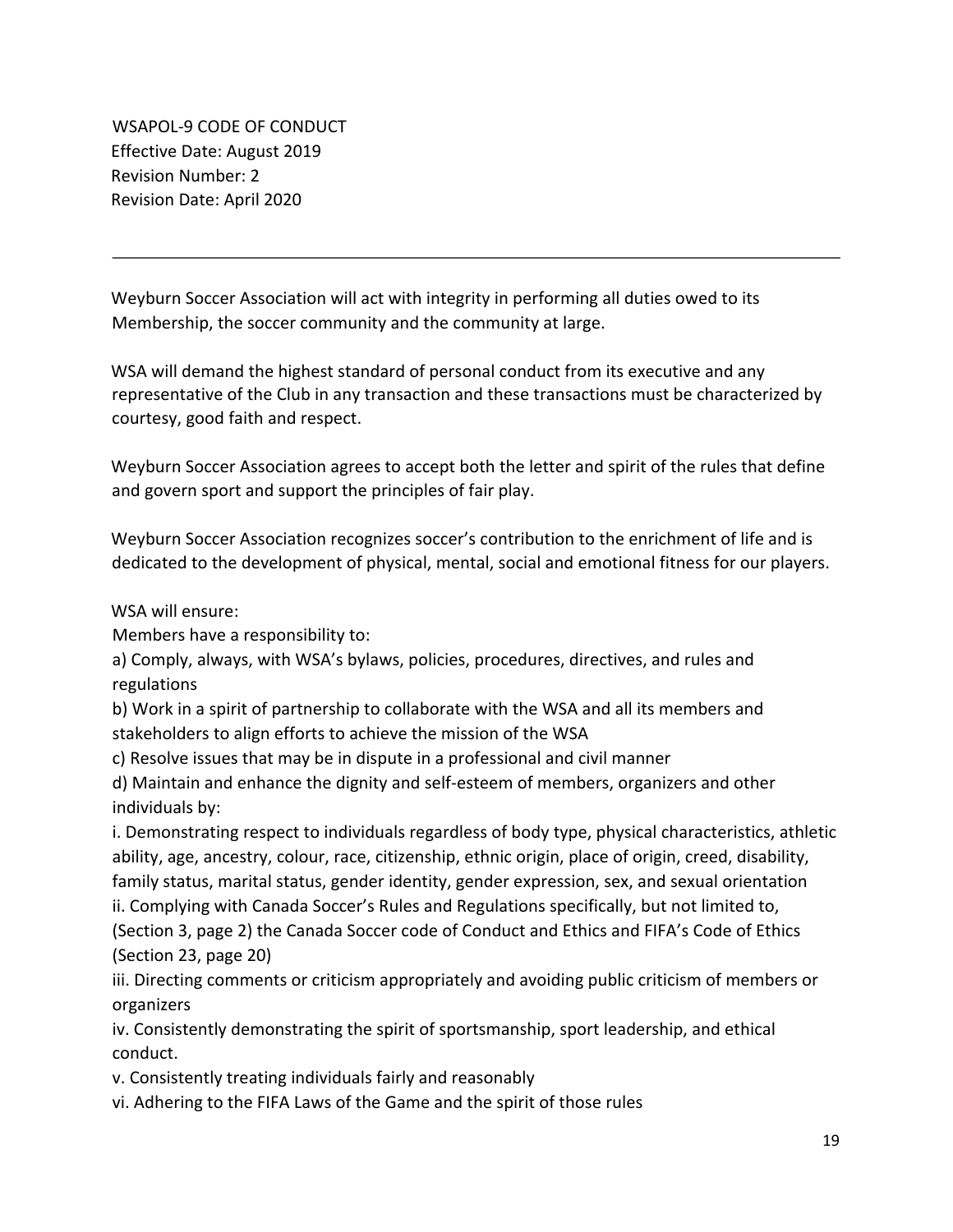vii. Demonstrating respect for the Fair Play Principles of Sport, which are:

- a) Respect for both the letter and spirit of the rules;
- b) Respect for match officials and their decisions;
- c) Respect for opponents, including modesty in victory and composure in defeat.
- d) Facilitation of access to sport; and,

e) Maintenance of self-control always.

e) Refraining from the use of power or authority to coerce another person to engage in inappropriate activities

- f) Promoting the sport in the most constructive and positive manner possible
- g) Respecting the property of others and not willfully cause damage

h) Adhering to all federal, provincial, municipal and host country laws

Integrity in Sport

Members have a responsibility to:

a) Abstain from the non-medical use of drugs or the use of performance-enhancing drugs or methods and adhere to the requirements of the Canadian Anti-Doping Program

b) Respect any penalty enacted pursuant to a breach of the Canadian Anti-Doping Program, whether imposed by the SSA or any other sport organization

c) Refrain from associating with any person for the purpose of coaching, training, competition, instruction, administration, management, athletic development, or supervision of the sport, who has violated an anti-doping rule and is serving a sanction involving a period of ineligibility imposed pursuant to the Canadian Anti-Doping Program and/or the World Anti-Doping Code d) Refrain from consuming alcohol, tobacco products, marijuana in excess and illicit drugs while participating in the SSA programs, activities, competitions, or events

e) Refrain from consuming alcohol, tobacco products, and marijuana where minors are present f) Reject and condemn all forms of bribery and corruption

g) Refrain from accepting or giving gifts or other benefits that influence an act that is related to their official activities. If in doubt, gifts shall not be offered or accepted

h) Refrain from offering or accepting cash, other than reasonable per diems, expense reimbursement or salaries

i) Refrain from forging or falsifying a document nor use such

j) Ensure information obtained while carrying out one's duties is treated as confidential if that information is received or can be understood as confidential.

k) Respect the confidentiality of the information after the relationship with the SSA ceases

l) Ensure transparency in all actions and decisions

m) Remain politically neutral

n) Refrain from betting in connection with soccer and its derivatives and not tolerate any form of manipulation of match results – whether for financial, sporting or political gain, and ensure information in any form that is not publicly available is not used for the above purposes for oneself or another party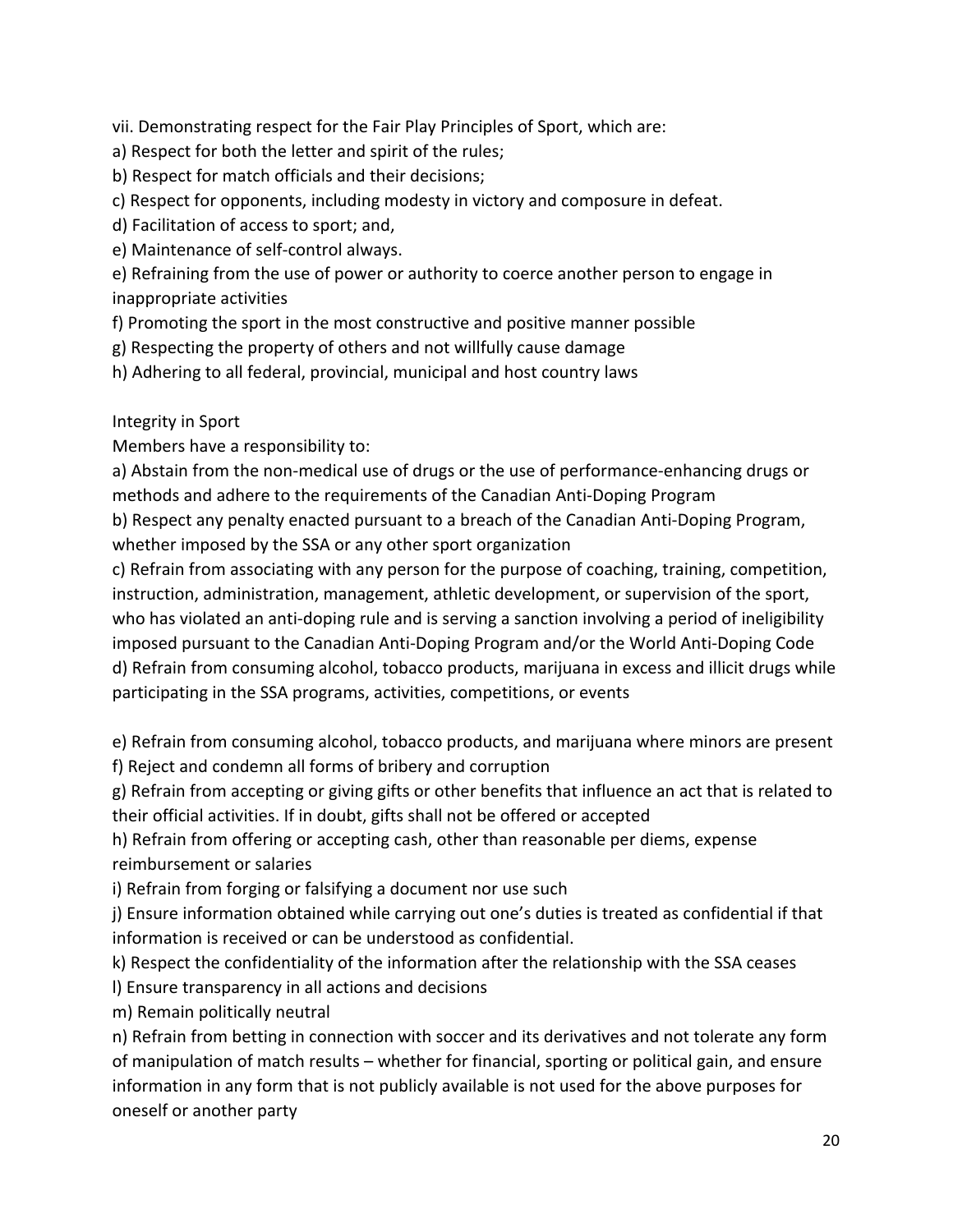### Harassment

Members have a responsibility to:

a) Refrain from any behaviour that constitutes harassment, where harassment is defined according to the Canadian Human Rights Commission as a form of discrimination which involves any unwanted physical or verbal behaviour that offends or humiliates. Generally, harassment is behavior that persists over time or serious one-time incidents.

b) Types of behaviour that constitute harassment include, but are not limited to:

i. Written or verbal abuse, threats, or outbursts

ii. The display of visual material which is offensive or which a reasonable person ought to know is offensive in the circumstances

iii. Unwelcome remarks, jokes, comments, innuendo, or taunts

iv. Leering or other suggestive or obscene gestures

v. Condescending or patronizing behaviour which is intended to undermine self-esteem, diminish performance or adversely affect conditions of participation

vi. Practical jokes which cause awkwardness or embarrassment, endanger a person's safety, or negatively affect performance

vii. Any form of hazing

viii. Retaliation or threats of retaliation against an individual who reports harassment

ix. Bullying

x. Offensive or intimidating phone calls, text messages, voicemails, or emails

xi. Displaying or circulating offensive pictures, photographs or materials in printed or electronic form

xii. Psychological abuse

xiii. Discrimination

xiv. Words, actions, or an environment which are known or should reasonably be known to be offensive, embarrassing, humiliating, demeaning or intimidating

xv. Behaviours such as those described above that are not directed towards a specific individual or group but have the same effect of creating a negative or hostile environment

c) Refrain from any behaviour that constitutes violence, where violence is defined as the exercise of physical force that causes or could cause physical injury; an attempt to exercise physical force that could cause physical injury; or a statement or behaviour that it is reasonable to interpret as a threat to exercise physical force. Types of behaviour that are applicable to this section include, but are not limited to:

i. Verbal threats to attack

ii. Sending or leaving threatening notes, text messages, voicemails, or emails

Making threatening physical gestures

iii. Wielding a weapon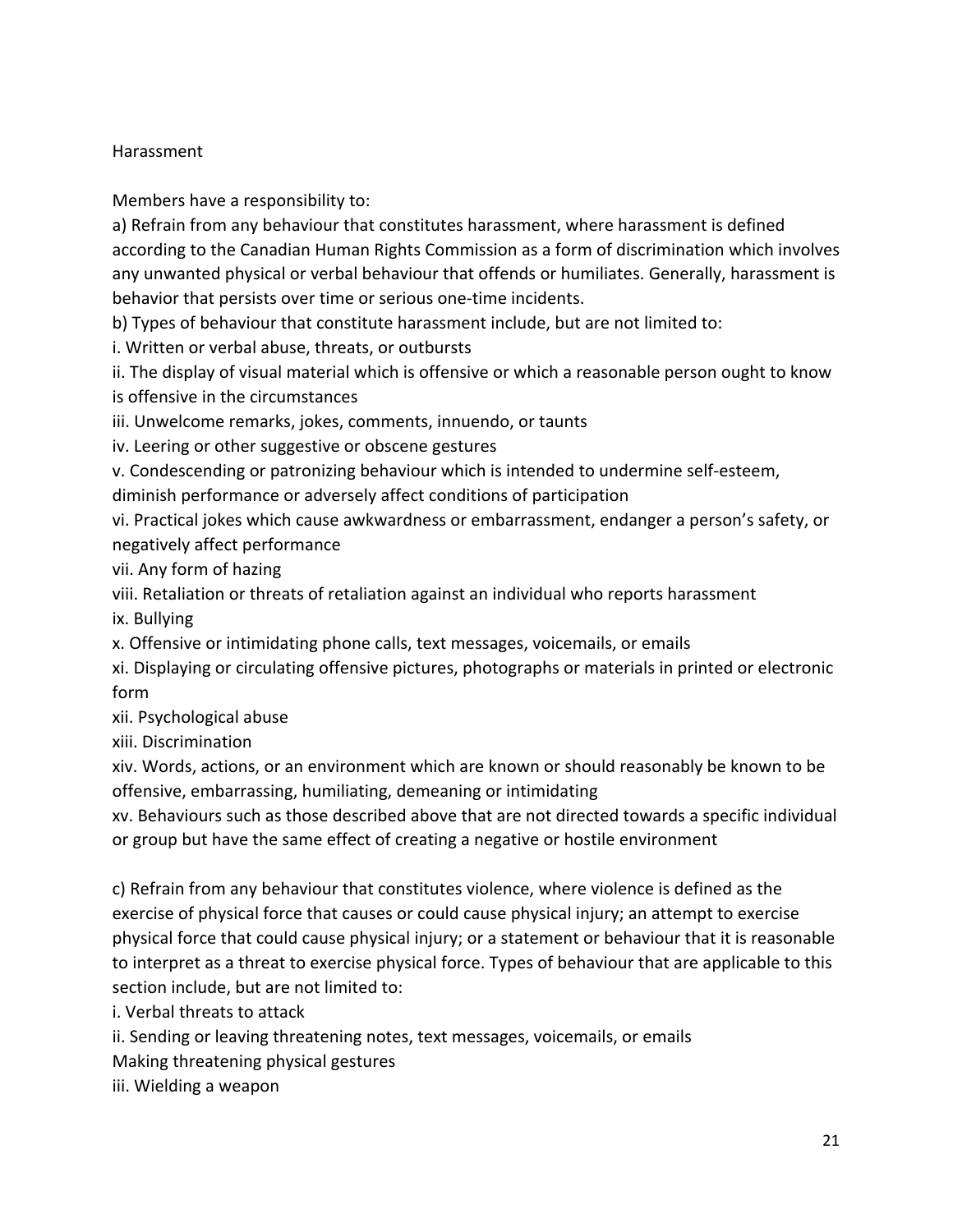iv. Hitting, pinching or unwanted touching which is not accidental or deemed to be generally accepted as a part of sport participation

v. Throwing an object in the direction of someone

vi. Blocking normal movement or physical interference, with or without the use of equipment vii. Any attempt to engage in the type of conduct outlined above

d)Refrain from any behaviour that constitutes sexual harassment, where sexual harassment is defined as unwelcome sexual comments and sexual advances, requests for sexual favours, or conduct of a sexual nature. Types of behaviour that constitute sexual harassment include, but are not limited to:

i. Sexist jokes

ii. Sexual violence

iii Display of sexually offensive material

iv. Sexually degrading words used to describe a person

v. Inquiries or comments about a person's sex life

vi. Unwelcome sexual flirtations, advances, requests, invitations or propositions

vii. Inappropriate sexual touching, advances, suggestions or requests

viii. Unwanted physical contact including, but not limited to, touching, petting, pinching, or kissing

ix. Physical or sexual assault

Board/Committee Members and Staff

The Weyburn Soccer Association directors, committee members, and staff must also: a) Function primarily as a member of the staff, board and/or committee(s) of the Association; not as a member of any other particular member or constituency and comply with Canada Soccer's Requirements for Good Governance

b) Act with honesty and integrity and conduct themselves in a manner consistent with the nature and responsibilities of the Association's business and the maintenance of members' confidence

c) Ensure that the Association's financial affairs are conducted for all fiduciary and operational responsibilities

d) Conduct themselves openly, professionally, lawfully and in good faith in the best interests of the Association

e) Be independent and impartial and not be influenced by self-interest, outside pressure, expectation of reward, or fear of criticism

f) Behave with decorum appropriate to both circumstance and position and be fair, equitable, considerate, and honest in all dealings with others

g) Keep informed about the Association's activities, the provincial sport community, and general trends in the sport in which they operate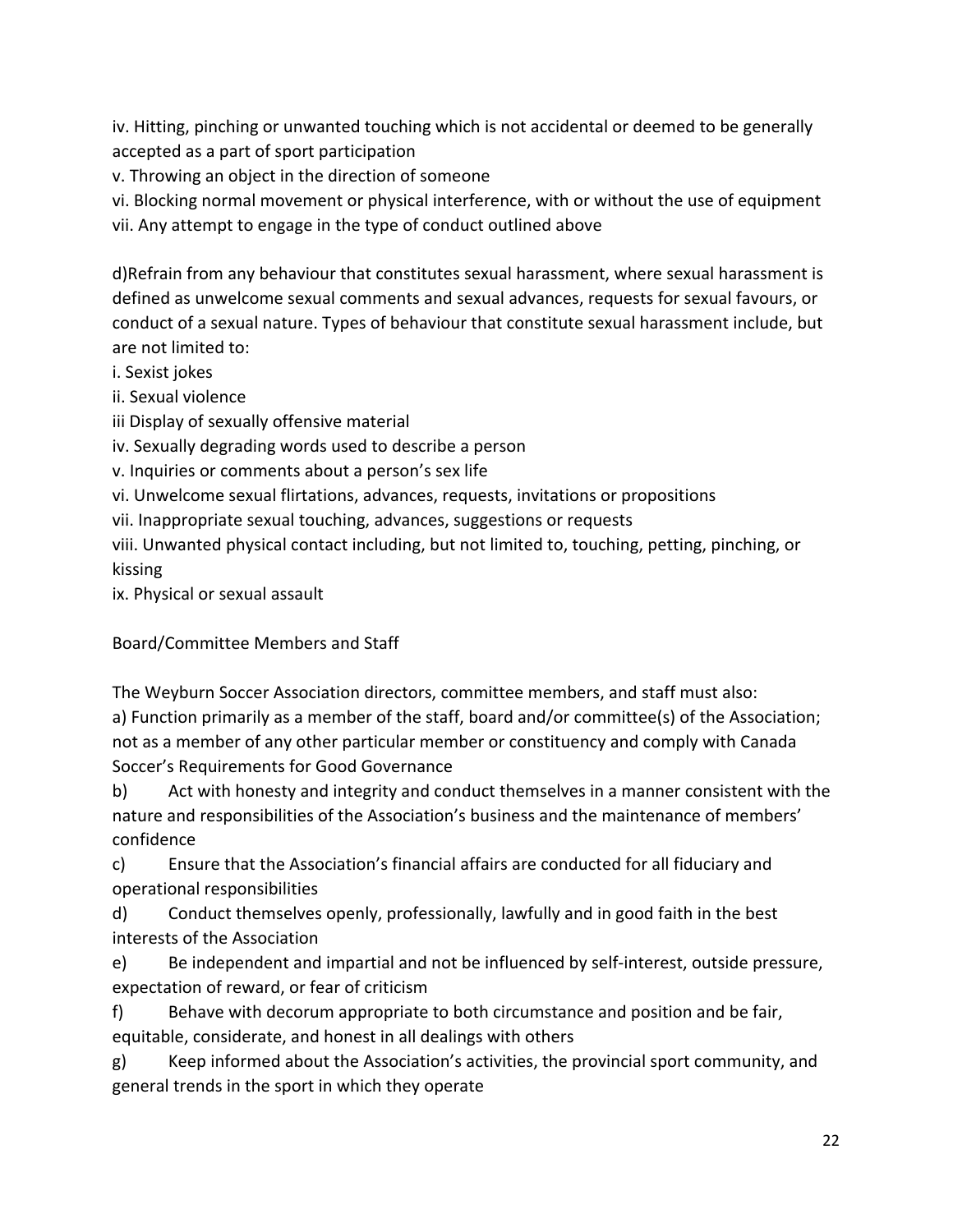h) Exercise the degree of care, diligence, and skill required in the performance of their duties pursuant to the laws under which the Association is incorporated

i) Respect the confidentiality appropriate to the business at hand

j) Ensure that members are given sufficient opportunity to express opinions, and that all opinions are given due consideration and weight

k) Respect the decisions of the majority and resign if unable to do so

l) Commit the time to attend meetings and be diligent in preparation for, and participation in, discussions at such meetings

m) Have a thorough knowledge and understanding of all the Association governance documents

n) Conform to the bylaws and policies approved by the Association, in particular this Code of Conduct and Ethics as well as the Conflict of Interest Policy and Confidentiality Policy

Team Personnel

Team personnel (which includes, but not limited to, all coaches, assistant coaches, managers, and gender representatives, medical or other personnel in a position of influence on the athlete) have many additional responsibilities. The team personnel-athlete relationship is a privileged one and plays a critical role in the personal, sport, and athletic development of the athlete. Team personnel must understand the power inherent in the position of team personnel and respect and promote the rights of all participants in sport. This is accomplished by establishing and following procedures for confidentiality (right to privacy), informed participation, and fair and reasonable treatment. Team personnel have a special responsibility to respect and promote the rights of participants who are in a vulnerable or dependent position and less able to protect their own rights. This applies equally to the relationship between match officials and their coaches, instructors, assessors, and mentors. Team personnel must also:

a) Ensure a safe environment by selecting activities and establishing controls that are suitable for the age, experience, ability, and fitness level of the involved athletes

b) Prepare athletes systematically and progressively, using appropriate time frames and monitoring physical and psychological adjustments while refraining from using training methods or techniques that may harm athletes

c) Avoid compromising the present and future health of athletes by communicating and cooperating with sport medicine professionals in the diagnosis, treatment, and management of athletes' medical and psychological treatments

d) Support the team personnel of a training camp, provincial team, or national team, should an athlete qualify for participation with one of these programs

e) Provide athletes (and the parents/guardians/caregivers of athletes) with the information necessary to be involved in the decisions that affect the athlete

f) Act in the best interest of the athlete's development as a whole person

g) Respect other team personnel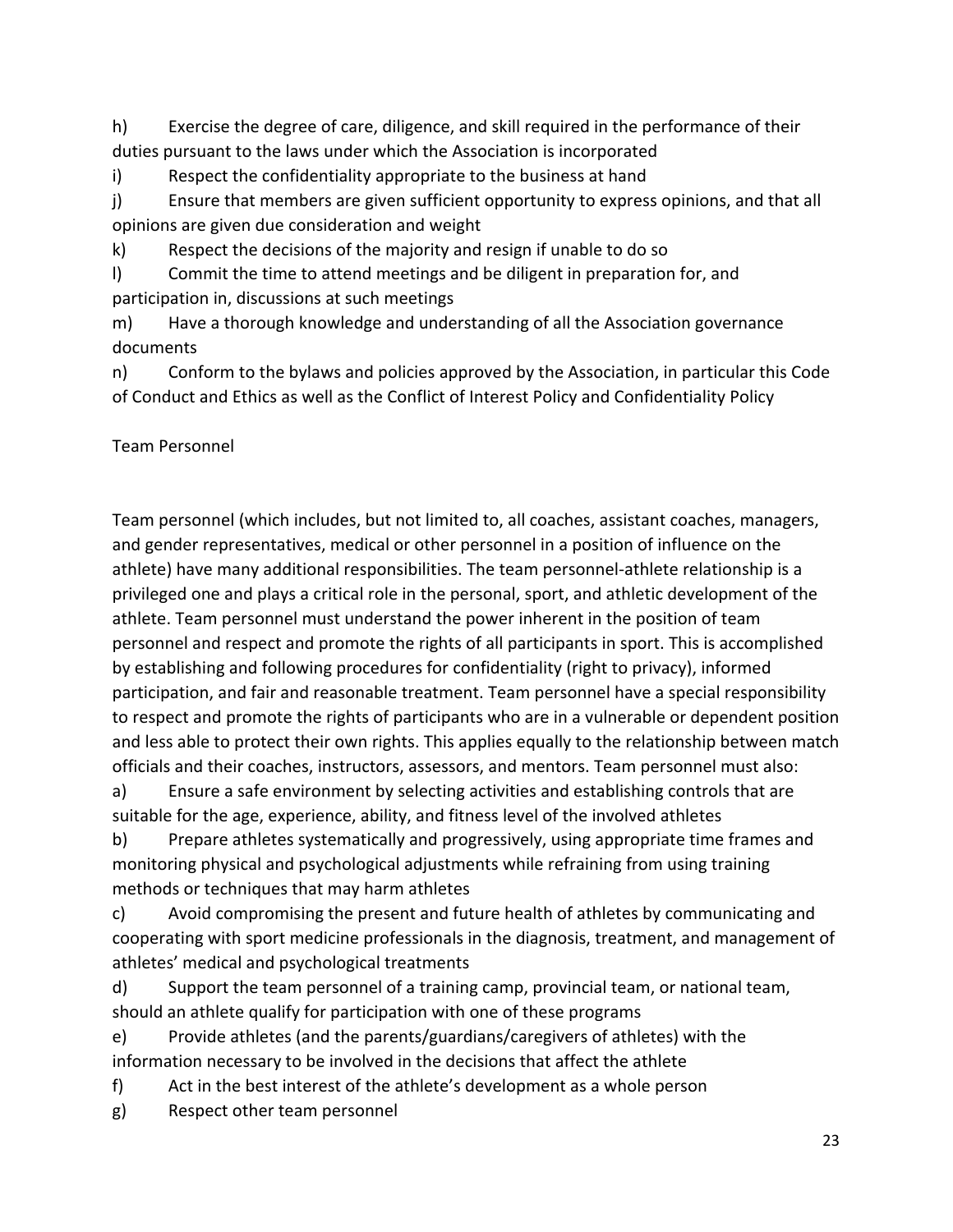h) Meet the highest standards of credentials, integrity and suitability, including but not limited to such considerations established by the Association's Screening Policy

i) Report any ongoing criminal investigation, previous convictions, or existing bail conditions, including those for violence, child pornography, or possession, use, or sale of any illegal substance

j) Under no circumstances provide, promote, or condone the use of drugs (other than properly prescribed medications) or performance-enhancing substances and, in the case of minors, alcohol, marijuana and/or tobacco

k) Respect athletes playing with other teams and, in dealings with them, not encroach upon topics or actions which are deemed to be within the realm of 'coaching', unless after first receiving approval from the coaches who are responsible for the athletes

l) Not engage in a sexual relationship with an athlete under 18 years old, or an intimate or sexual relationship with an athlete over the age of 18 if in a position of power, trust, or authority over the athlete

m) Dress professionally, neatly, and inoffensively

n) Use inoffensive language, taking into account the audience being addressed

o) Act professionally at all times

# Athletes

Athletes must also:

a) Report any medical problems in a timely fashion, when such problems may limit their ability to travel, practice, or compete; or in the case of carded athletes, interfere with the athlete's ability to fulfill requirements under the Athlete Assistance Program

b) Participate and appear on-time, well-nourished, and prepared to participate to their best abilities in all competitions, practices, training sessions, tryouts, tournaments, and events

c) Properly represent themselves and not attempt to participate in a competition for which they are not eligible by reason of age, classification, or other reason

d) Adhere to the Association's rules and requirements regarding clothing and equipment

e) Never ridicule a participant for a poor performance or practice

f) Act in a sportsmanlike manner and not display appearances of violence, foul language, or gestures to other athletes, officials, coaches, or spectators

g) Dress in a manner representative of the Association; focusing on neatness, cleanliness, and discretion

h) Act in accordance with the Association's policies and procedures and, when applicable, additional rules as outlined by team personnel

i) Act in a sportsmanlike manner and not display appearances of violent behaviour, foul language, or offensive gestures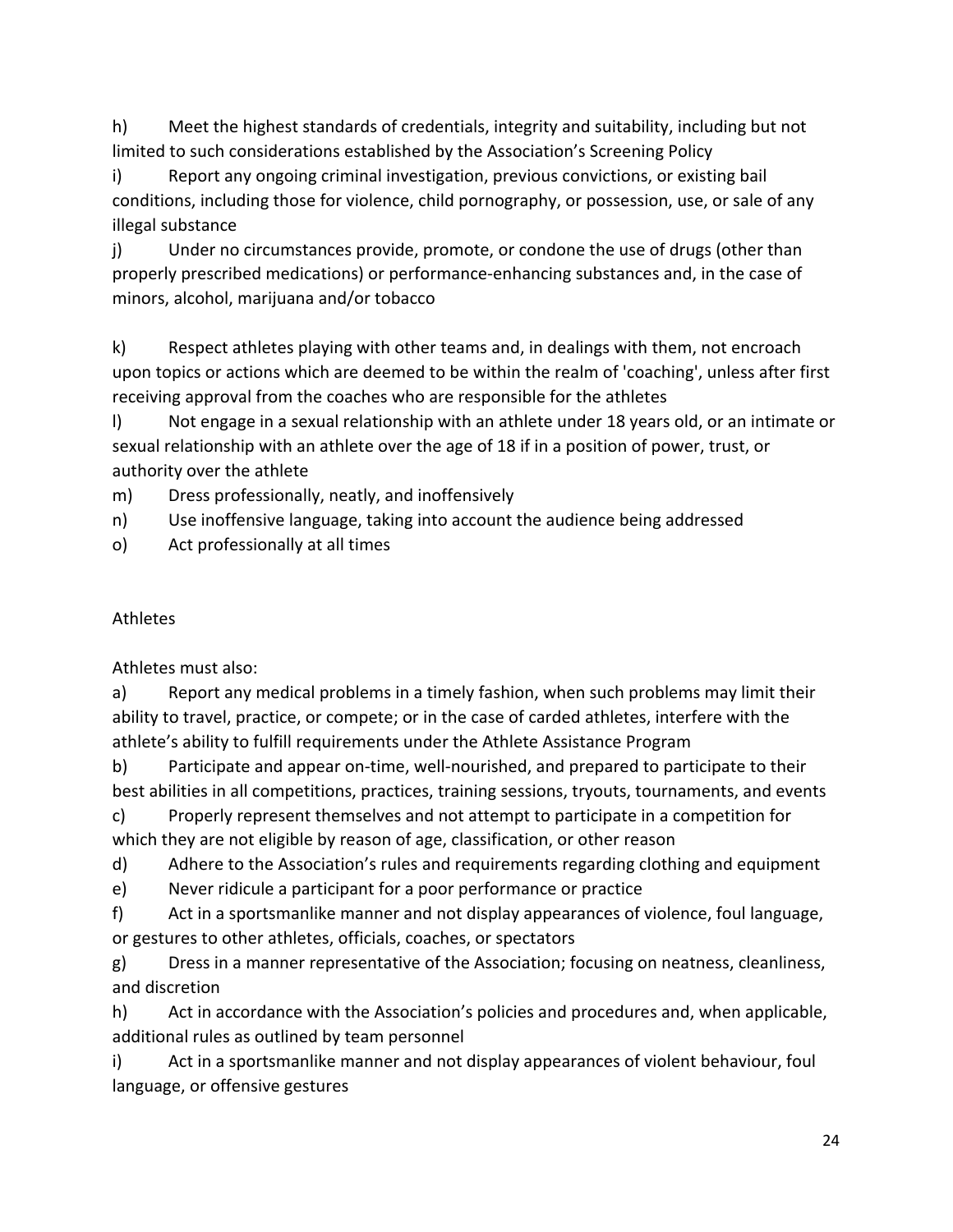1.10 Officials

1.10.1 Match officials must also:

a) Conduct themselves with dignity both on and off the field of play and shall, by example, seek to inspire the principles of fair play

b) Not cause the Canada Soccer, Saskatchewan Soccer or any regional referees association to become involved in any controversial matters, and shall abide by the rules and regulations of the provincial soccer association and the referee's own regional association

c) Adhere to all standards and directives established by the international (FIFA), national (Canada Soccer) and provincial (SSA) soccer association, and Member Organization

d) Be neat in appearance and maintain a high level of physical and mental fitness

e) Study and enforce the current Laws of the Game and any event-specific rules and regulations

f) Perform their designated duties, including attending organized clinics and lectures, etc. and shall assist their colleagues in upgrading and improving their standards of officiating, instructing and assessing

g) Honour any appointments accepted, unless unable to do so by virtue of illness or personal emergency. Appointments are prioritized as FIFA – Canada Soccer – SSA – Local MO

h) Not publicly criticize other match officials, Canada Soccer, Saskatchewan Soccer or other provincial/territorial soccer associations, or any referee association. This includes statements on social media platforms

i) Not make any statement to the media (newspaper, television, radio, social etc.) related to a game in which the match official has officiated, or to the performance of the players or other match officials

j) Not accept any appointment to officiate in any competitive game involving a team or club to whom the match official is directly affiliated as a player, team personnel, and organizer

k) Not accept an appointment to officiate in any provincial championship game involving a team or club to whom the match official is directly affiliated as a player, team personnel, and organizer

l) Not accept any appointment to officiate in any competitive game in which an immediate member of their family by marriage or common law is a registered player or team personnel. An immediate member of the family is a parent/guardian/caregiver, a spouse, child or sibling

m) Not accept any appointment to officiate in unsanctioned events

n) Be fair, equitable, considerate, independent, honest, and impartial in all dealings with others

o) When writing reports, set out the true facts and not attempt to justify any decisions

p) Report any approach to fix the result of a match

Spectators and Parents/Guardians/Caregivers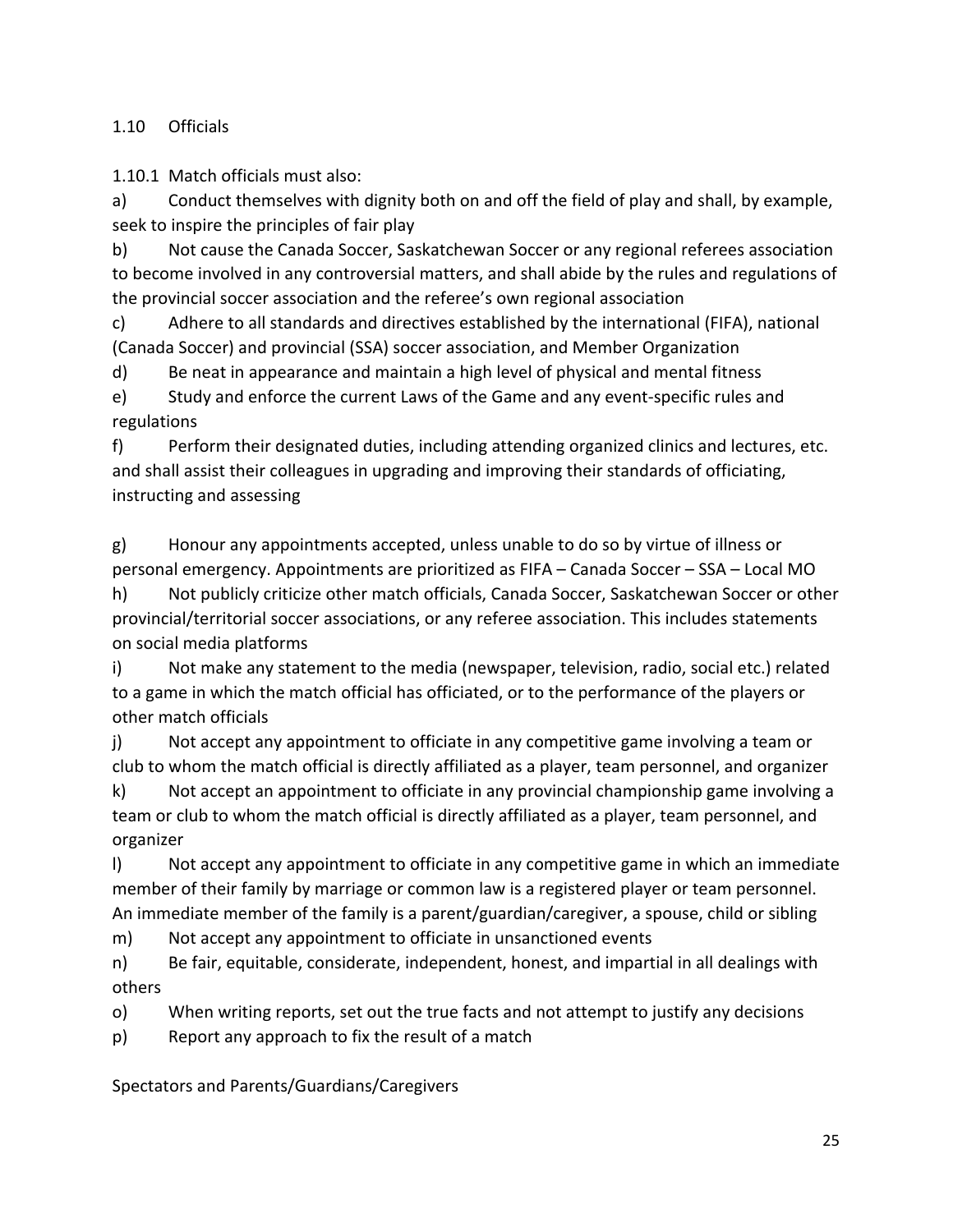Spectators and parents/guardians/caregivers must also:

a) Encourage athletes to play by the rules and to resolve conflicts without resorting to hostility or violence

b) Never ridicule a participant for making a mistake during a performance or practice

c) Provide positive comments that motivate and encourage participants' continued effort

d) Respect the decisions and judgments of match officials and encourage athletes to do the same

e) Respect and show appreciation to all competitors, and to the team personnel, match officials, and other volunteers who give their time to the sport

f) Refrain from entering the training or competition areas and from interfering with any activity

Players:

- Wear uniform proudly.
- Arrive on time.
- Obey directions of your coach.
- Act in a sportsmanlike manner always. Avoid improper conduct.
- Respect referee's decision
- Be aware that the laws of soccer forbid abusive language and racial innuendo.
- While representing the Weyburn Soccer Association at tournaments or any other event, all players will conduct themselves in a proper and orderly manner.
- When required all players will wear the uniform provided to them by the Weyburn Soccer Association

Coaches:

- Always adhere to the "Rule of Two"
- This means that any one-on-one interaction between a WSA representative and an athlete must take place within the presence of the second adult, except for medical emergencies.
- Should there be a circumstance where a screened, trained, and certified representative is not available, a screened volunteer, parent, or adult can be recruited.
- Review and practice "SSA Guidelines on Safe Working Practice for Adults Working with Children and Youth"
- Support the principles of fair play and promote sportsmanship.
- Treat players with respect and allow them to participate equally no matter what talent they have.
- Be responsible for encouraging good conduct by parents and players at games.
- Help athletes develop a positive self-image.
- While representing the Weyburn Soccer Association at tournaments or any other event, it is the responsibility of the coach to ensure that all players under his control will not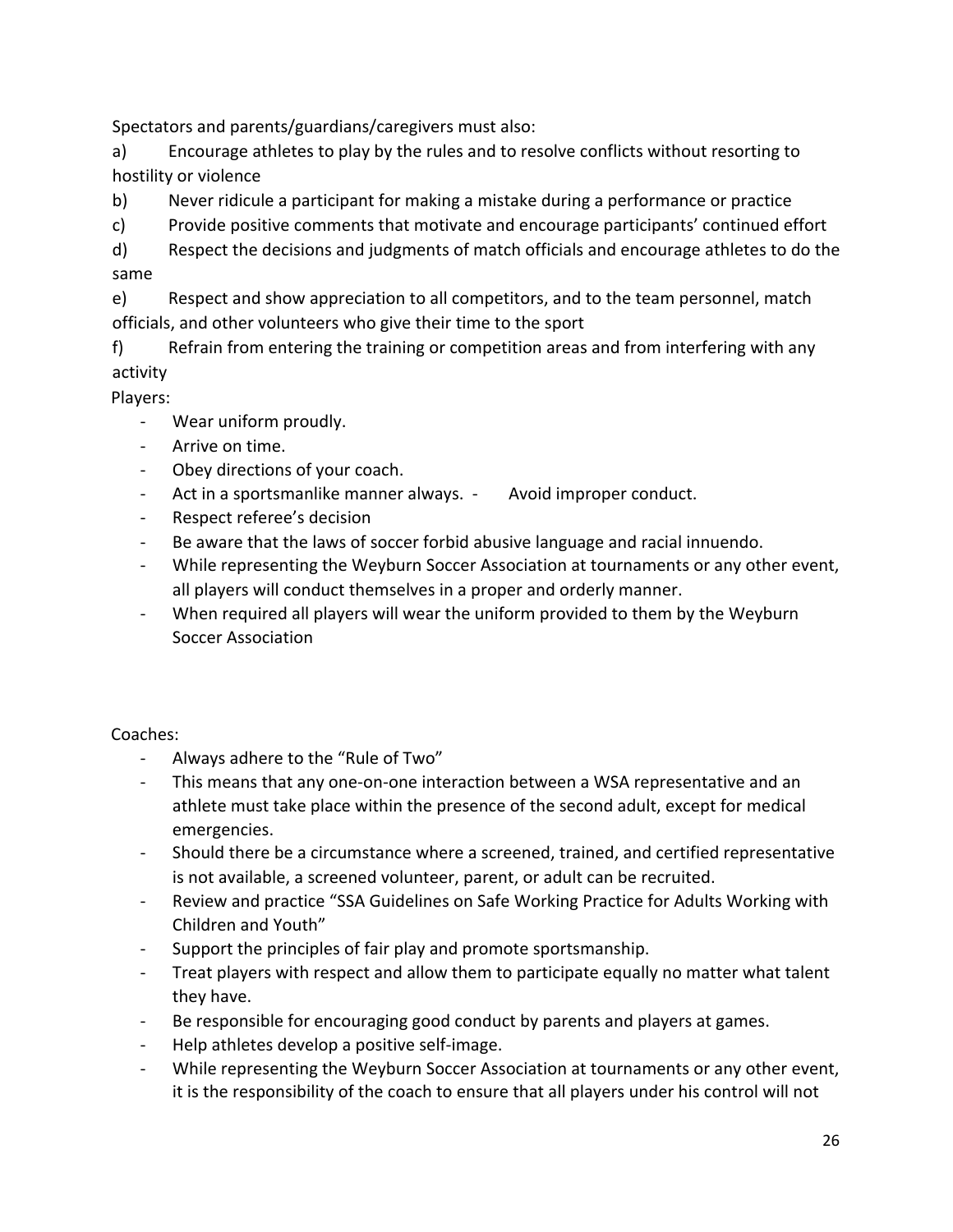attempt to embarrass or demean their hosts or act in any way which would serve to bring WSA into disrepute.

#### Referees:

- Referees are to conduct themselves in accordance and compliance with the SSA

#### Parents:

- Be kind to your child's coach and to officials. The Coach is a volunteer giving of personal time and money to provide a recreational activity for your child. The coach is providing valuable community service often without reward other than the personal satisfaction of having served his community.
- Applaud good plays by your team and by members of the opposing team.
- · At every soccer match you require someone to be in control. That is the official. This person allows your child to play this game fairly. Please do not abuse them. They are doing their best. Please remember many of our referees are young people who are learning the game themselves. Treat them, as you would like your child treated. Let us respect their decisions.  $\blacktriangleright$  Please make sure your child is on time for games and practices.  $\blacksquare$  Please assist us in making it a pleasant experience by volunteering whenever possible.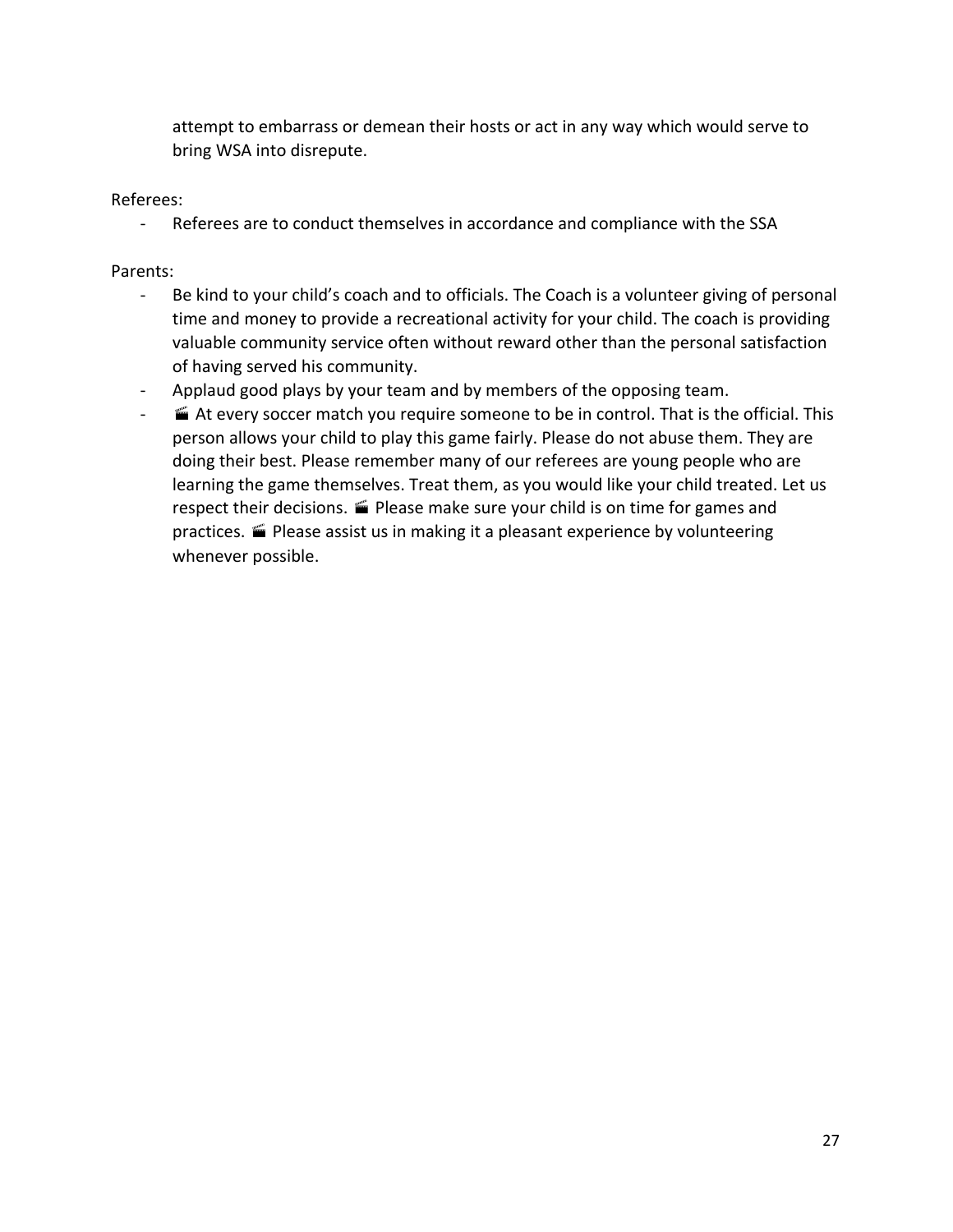WSAPOL-10 CODE OF CONDUCT TO PROTECT CHILDREN Effective Date: August 2019 Revision Number: 1 Revision Date: August 2019

Why a Code of Conduct Specifically for Children?

The Weyburn Soccer Association has developed this Code of Conduct to Protect Children because we are committed to ensuring all children are protected and safe. A Code of Conduct to Protect Children is an important part of creating safe environments for children. The safety, rights and well-being of children participating in our programs is a priority in our daily operations. We nurture supportive and inclusive relationships with children while balancing and encouraging appropriate boundaries.

The intent of this policy is to guide our volunteers in their interactions and development of healthy relationships with the children involved in the activities orprograms delivered by our organization and to model appropriate boundaries for children.

For the purposes of WSA, and in keeping with the Government of Canada, "minor child" is defined as a person under the age of 18, and all WSA youth (child, minor, minor child) referenced documents are to be interpreted as pertaining to youth under the age of 18.

See http://www.canada.ca, "provincial definitions of a minor".

Treating Children with Dignity and Maintaining Boundaries

All volunteers must:

- Treat all children with respect and dignity.
- Establish, respect, and maintain appropriate boundaries with all children and families involved in activities or programs delivered by the organization. It is important that we each monitor our own behaviour towards children and pay close attention to the behaviour of our peers to ensure that behaviour is appropriate and respectful and will be perceived as such by others.

All interactions and activities with children:

- Should be known to, and approved by, a supervisor/designated person and/or the parents of the child.
- Tied to your duties.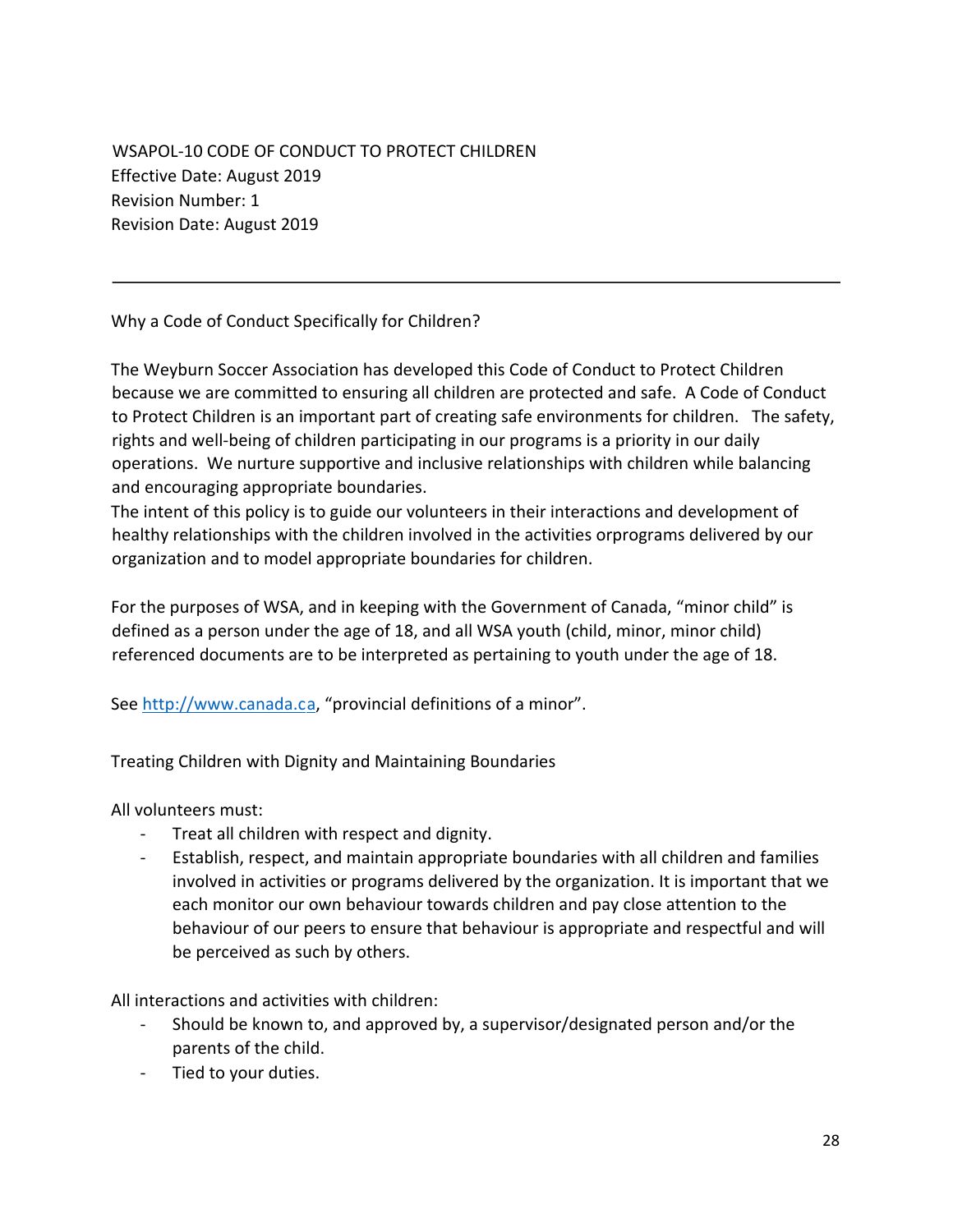Designed to meet the child's needs not our own needs. WSA prohibits the use of SMS (text & video) communications with children/youth under the age of 12. SMS communications are applicable only to teams aged U13 and up with express consent of the parent/guardian.

Always consider the child's reaction to any activities, conversations, behaviour or other interactions. If at any time you are in doubt about the appropriateness of your own behaviour or the behaviour of others, you should discuss it with the designated person within your organization.

#### General Rules of Behaviour

- Always adhere to the "Rule of Two". This means that any one-on-one interaction between a WSA representative and an athlete must take place within the presence of the second adult, except for medical emergencies. Should there be a circumstance where a screened, trained, and certified representative is not available, a screened volunteer, parent, or adult can be recruited.

Volunteers of the organization must not:

- Engage in any sort of physical contact with a child that may make the child, or a reasonable observer feel uncomfortable, or that may be seen by a reasonable observer to be violating reasonable boundaries.
- Engage in any communication with a child within or outside of job/volunteer duties, that may make the child uncomfortable or that may be seen by a reasonable observer to be violating reasonable boundaries.
- Engage in any behaviour that goes against (or appears to go against) the organization's mandate, policies, or Code of Conduct to Protect Children, regardless of whether they are serving the organization at that moment.
- Conduct their own investigation into allegations or suspicions of potentially illegal or inappropriate behaviour – it is an volunteer's duty to report the matter to his/her supervisor/designated person or Child Welfare Agency, not to investigate.

What Constitutes Inappropriate Behaviour

Inappropriate behaviour includes:

- 1. Inappropriate Communication. Communication with a child or his/her family outside of a work/volunteer context, regardless of who initiated the exchange. For example:
- Personal phone calls or letters, Electronic communications (email, text message, instant message, online chats, social networking (including "friending"), etc.) Excessive communications (online or offline).
	- 2. Inappropriate Contact. Spending unauthorized time with a child or the child's family outside of designated work times and volunteer activities. You must report all contact